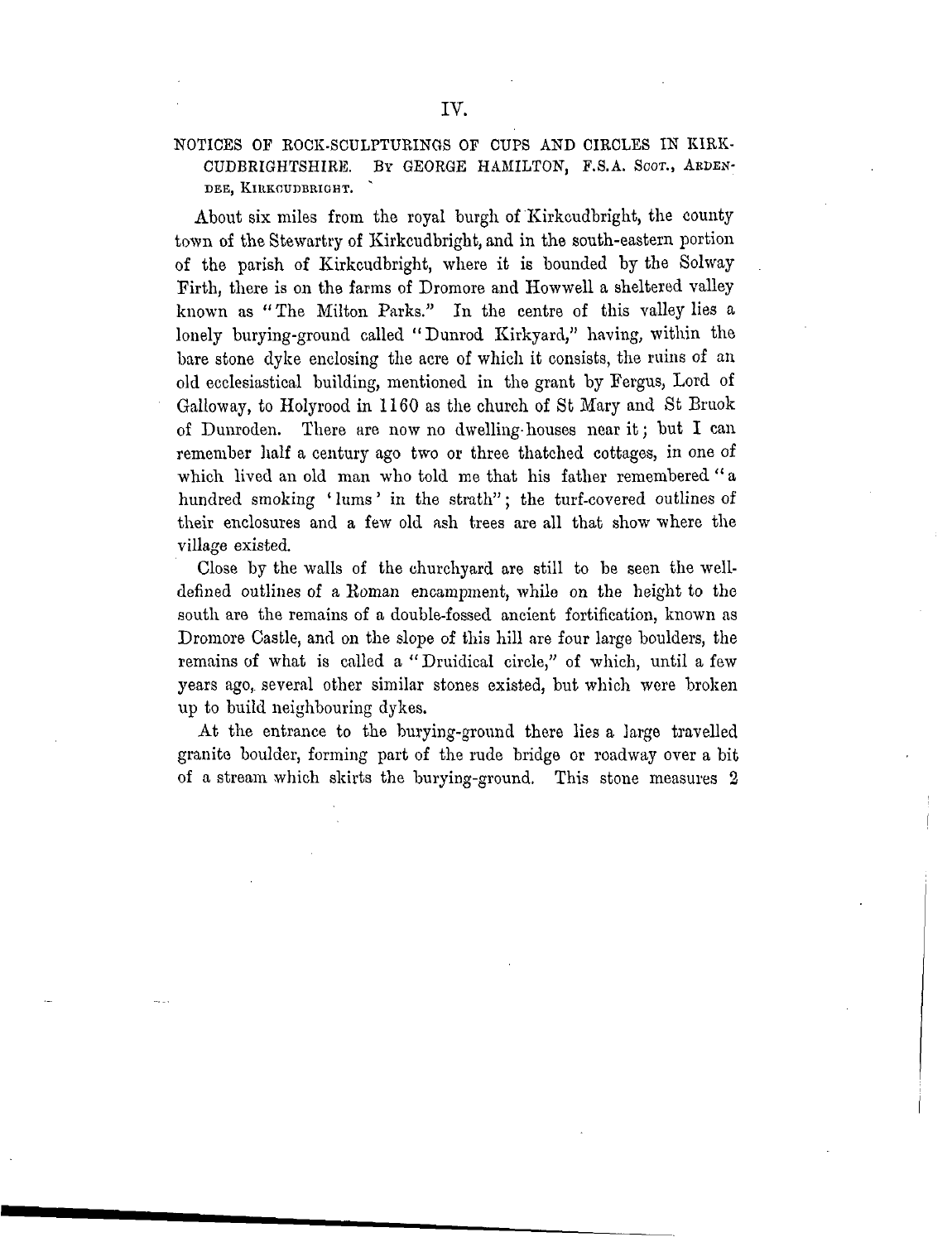## 152 . PROCEEDINGS OF THE SOCIETY, JANUARY 10, 1887.

feet 9 inches in length and 1 foot 10 inches in width, weighing, I should think, above four hundredweight. A portion of it has been, in recent times, broken off from one side. The top of it has been flattened, and on this flat surface are carved two hollows, one much larger than the other. The larger is an oval 20 inches long by 13 inches wide. The sides are smoothed or rounded and slope gradually to the centre, where the depth is 5 inches. The smaller hollow is circular, 4 inches in diameter and  $1\frac{1}{2}$  inches in depth, and is 3 inches from one of the ends of the oval hollow and connected therewith by a very slightly marked groove.

The road surfaceman, who acts as sexton, tells me it has always lain where it is, and that his father, who lived to an old age, and had been sexton before him, told him never to allow it to be moved, as it would bring bad luck to do so.

A few months ago the cattle in. the neighbouring field, going and coming along a dyke-side to their feeding-shed, laid bare a piece of rock, and hearing that there were some strange markings to be seen upon it, I went and examined them, and found that they were cup and ring markings. On farther search, assisted by other friends interested in the subject, wo found several others in the immediate neighbourhood and in other places in the parish, of which I shall now give brief notices, illustrated by sketches made for mo by an artist friend, Mr E. Hornell, of Kirkcudbright.

These incised carvings are all found on glaciated surfaces of the common sedimentary rock of the district, that of the Lower Silurian formation. Amongst the many discovered, none have as yet been found on the surfaces of rocks of an igneous formation, although these are to be found in apparently equally suitable character and position as the former.

No. 1. The rock surface here slopes from the south towards the north-west, at an angle of 30°, and is traversed by cracks or splits in the rock at right angles to each other. On this surface are to be seen traces of seventeen different carvings (fig. 1), of which the most distinct is one with three circles surrounding the central cup, which is  $\frac{3}{4}$  of an inch in diameter and  $\frac{1}{3}$  of an inch in depth. These are the usual sizes of the figures we found. The outer circle is 9 inches in diameter. From the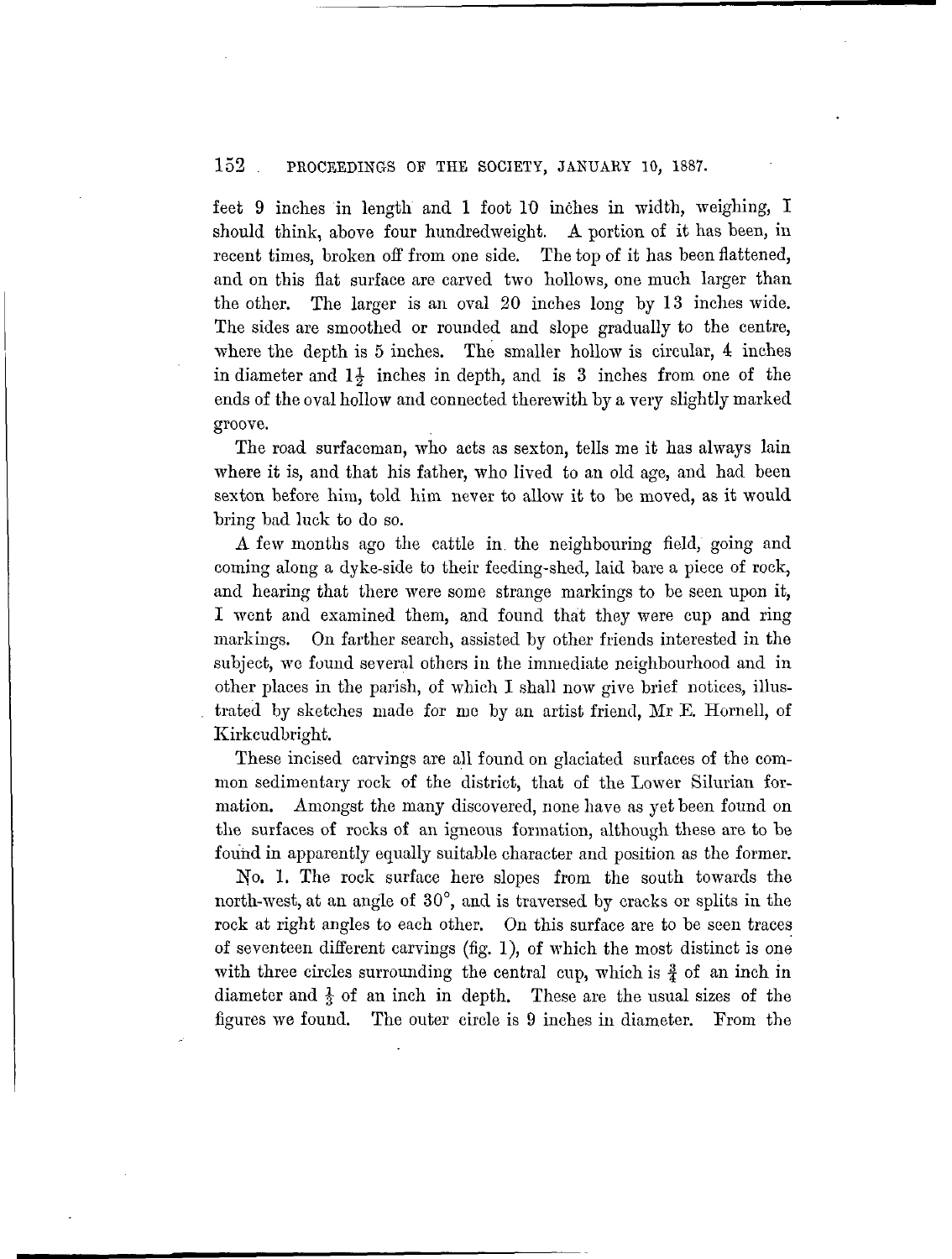## NOTICES OF EOCK-SCULPTURINGS OF CUPS AND CIRCLES. 153

outer circle towards the east are cut two grooves of a similar depth as the cup and rings. Above this figure on the same surface is cut an oblong hole,  $2\frac{1}{2}$  inches long and  $1\frac{1}{2}$  wide. All the other markings are circular.

No. 2 is about 200 yards north-east of No. 1. We stripped the turf from off this rock-face, which sloped at an angle of 30° in the opposite direction from No. 1. There are traces of sixteen incised markings of various kinds upon it (fig. 2). The most distinct has four



Fig. 1. Sculptured Rock Surface at Dromore, Kirkcudbrightshire.

concentric rings round the central cup, the outer one being a foot in diameter, and on the eastern side is a very distinctly carved groove intersecting the two outer circles, widening towards the east and at the •part farthest from the central cup. This figure has over it, on the upper or western side, a number of smaller cups or holes, one of which is oblong, of similar size and character to those described in No. 1.

The other circles on this face are apparently joined by slight grooves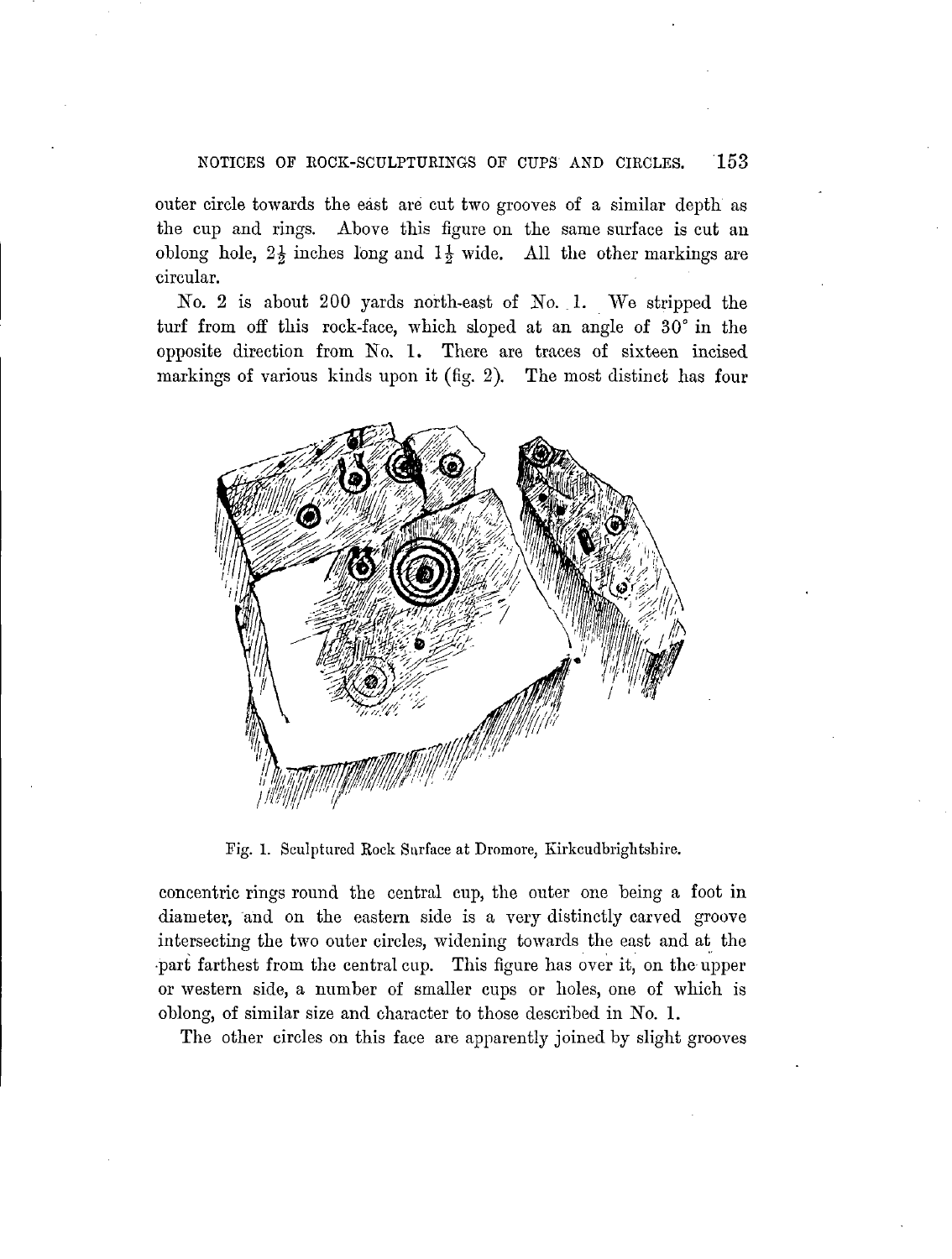# 154 PROCEEDINGS OF THE SOCIETY, JANUARY 10, 1887.

cut in the rock, and branching off as shown in the sketch, and, besides, there are two long tapering grooves, not cracks, in the stone, but distinctly carved as if pitted or dabbed upon the rock by a sharp pointed tool of some kind. These grooves are 2 inches wide at the outer extremity, and taper to a point towards the centre of the rock-face.



Fig. 2. Sculptured Rock Surface at Dromore, Kirkcudbrightshire.

No. 3 is about the same distance from No. 2 as the latter is from No. 1, and in a north-eastern direction. The figures here, which are two in number, are carved on a horizontal face, and the peculiarity is that in the case of the larger one, which consists of a central cup with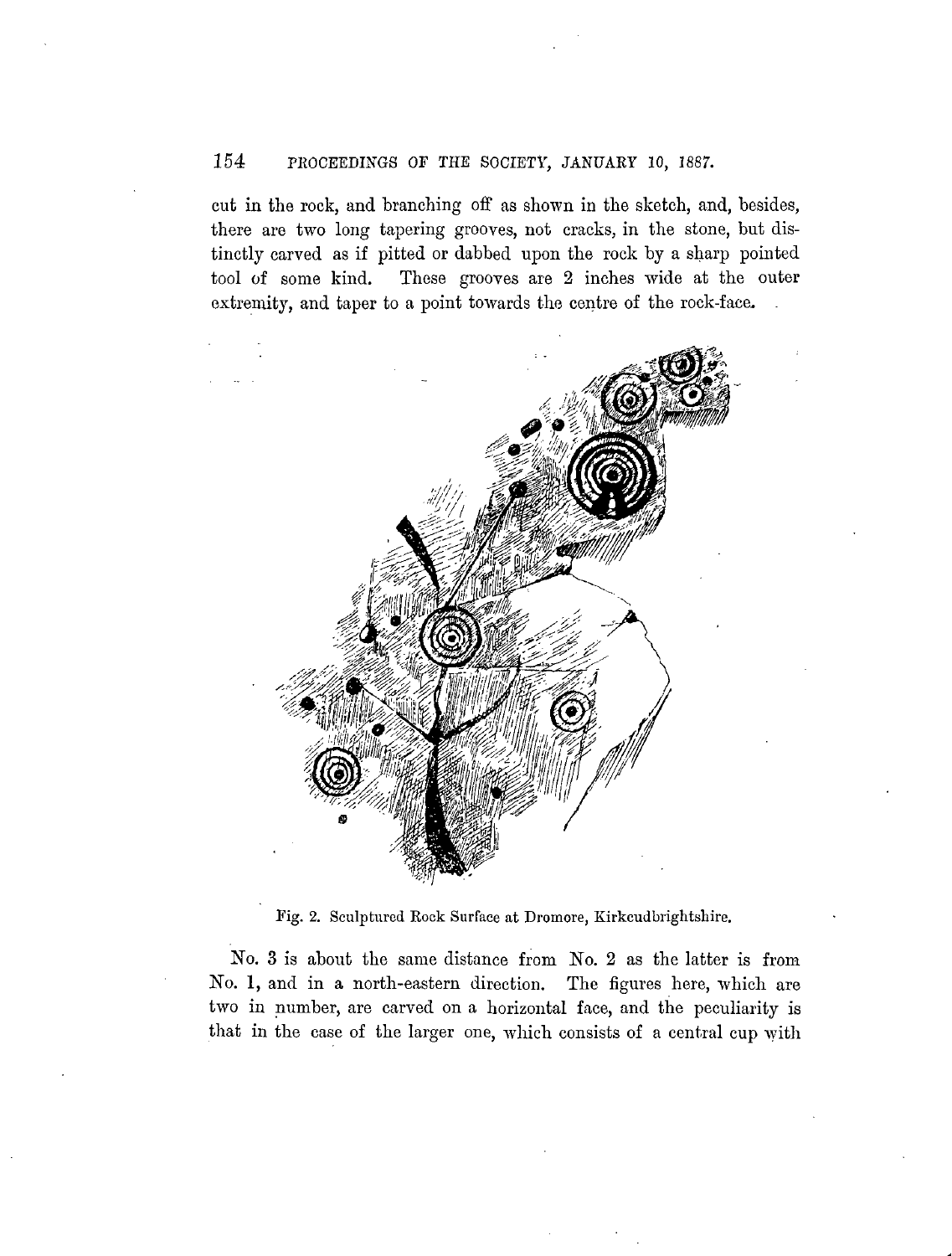#### NOTICES OF EOCK-SCULPTUEINGS OF CUPS AND CIECLES. 155

four rings, a cup of similar size and character to the central cup is carved on the outer ring, which is 8 inches in diameter. The other figure is a small cup with one ring.

No. 4 is about the same distance from all the others and more to the west. There are two surfaces of rock-face alongside of each other, both with cup and ring carvings. In one the cup is deeper than usual, being quite half an inch deep, and has only one ring 3 inches in



Fig. 3. Rock-Sculpture at Dromore, Kirkcudbrightshire.

diameter round it, sharply and deeply cut. Other markings were found in this neighbourhood, but very faint; doubtless many more exist if the turf was stripped off the. rocks, and many have been destroyed in quarrying for dykes.

No. 5. On the height beyond that on which the old fortification exists, and known as Knockshinnie, we found a face of rock with very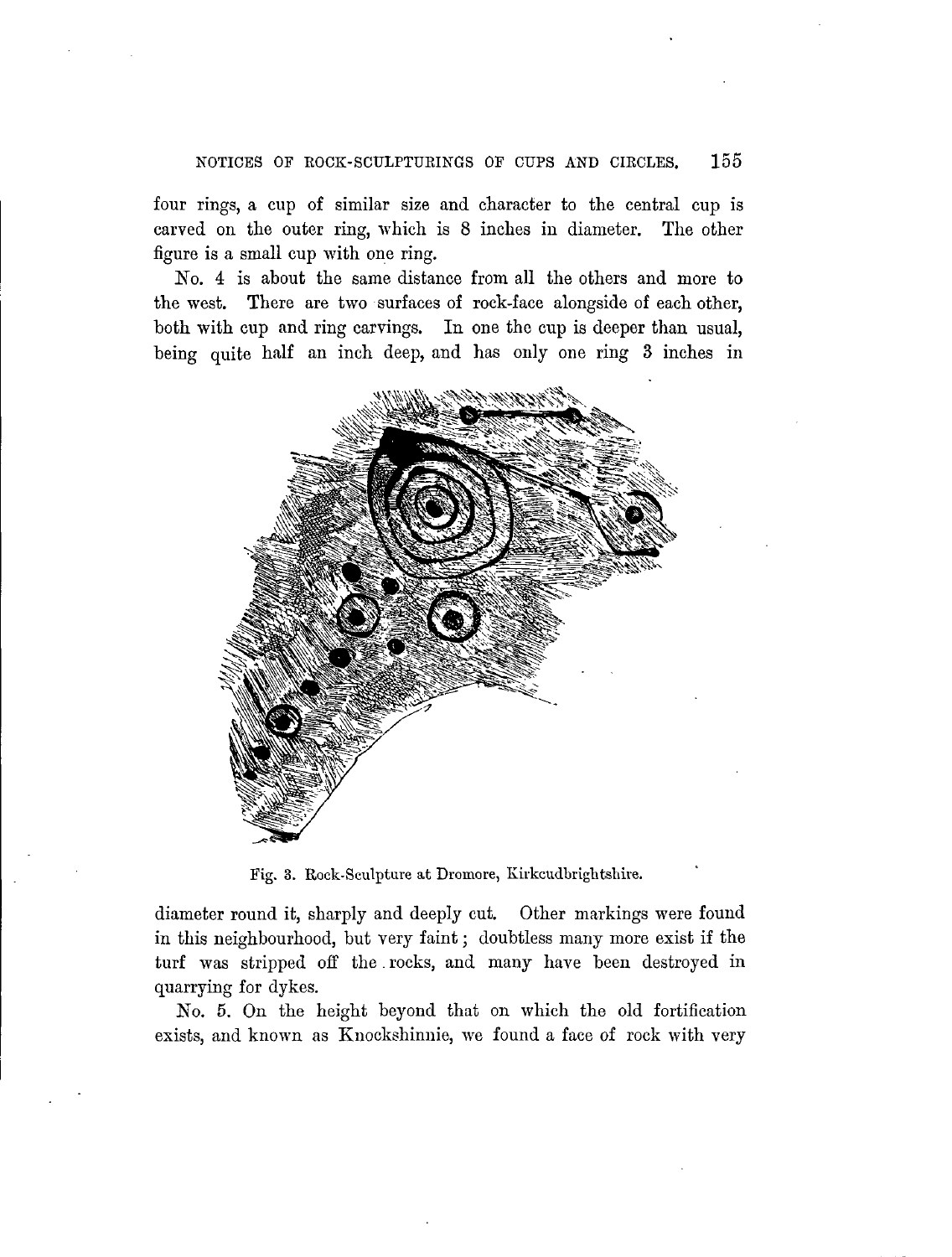### $156$  , PROCEEDINGS OF THE SOCIETY, JANUARY 10, 1887.  $\hskip10mm$  :

distinct carvings upon it. The rock sloped at an angle of 45° and partially, concave, and from the way the sun shone upon it was distinctly visible to us at some distance off. The peculiarity of the principal sculpture'here (fig. 3) is that all the rings round the central cup, which is 2 inches in diameter, are not circles, but the outer ones are lengthened out to a sort of angular, outline, so as to embrace another and larger cup, which is  $3\frac{3}{4}$  inches in diameter, on the second outermost circle. The outer carving is 17 inches across from the angular corner across the centre, and 14 inches across the other diameter. The second ring stretches out towards the angle, while the third ring embraces the larger cup, one side forming part of the cup, while the outer ring runs quite clear of it, and is connected by a groove with a less distinct circle above.

About a mile west of this last figure, and much nearer, the seashore, and close to the old mansion-house at Balmae, now the gardener's house, are several glaciated rocks with carvings upon them of a much coarser type, and on a larger scale than those above described. It is not easy to describe them very specifically.

No. 6 has no centre cup, but five concentric rings, the outer one 2 feet in diameter.

*No.* 7 has three rings without a centre cup. the outer ring 20 inches in diameter.

*No.* 8 has no centre cup, but the two surrounding rings are quite irregular in shape, the measurement of the inner ring being 10 inches by 12, and the outer one 17 by 18 inches.

*No.* 9 has a very small centre cup, only 1 inch in diameter, surrounded by three rings, the outer one a foot in diameter.

No. 10 has two large central cups,  $3\frac{1}{4}$  inches in diameter and 9 inches apart, with short grooves, 5 inches in length, running from each, and are surrounded (as shown in fig. 4) by two irregular circles, the outer one measuring in one direction 2 feet across, and in another 1 foot 10 inches.

On searching a little further inland, and about 3 miles from Dunrod, we discovered some more incised rocks in the neighbourhood of another old bury ing-ground of the parish, called Galtway churchyard,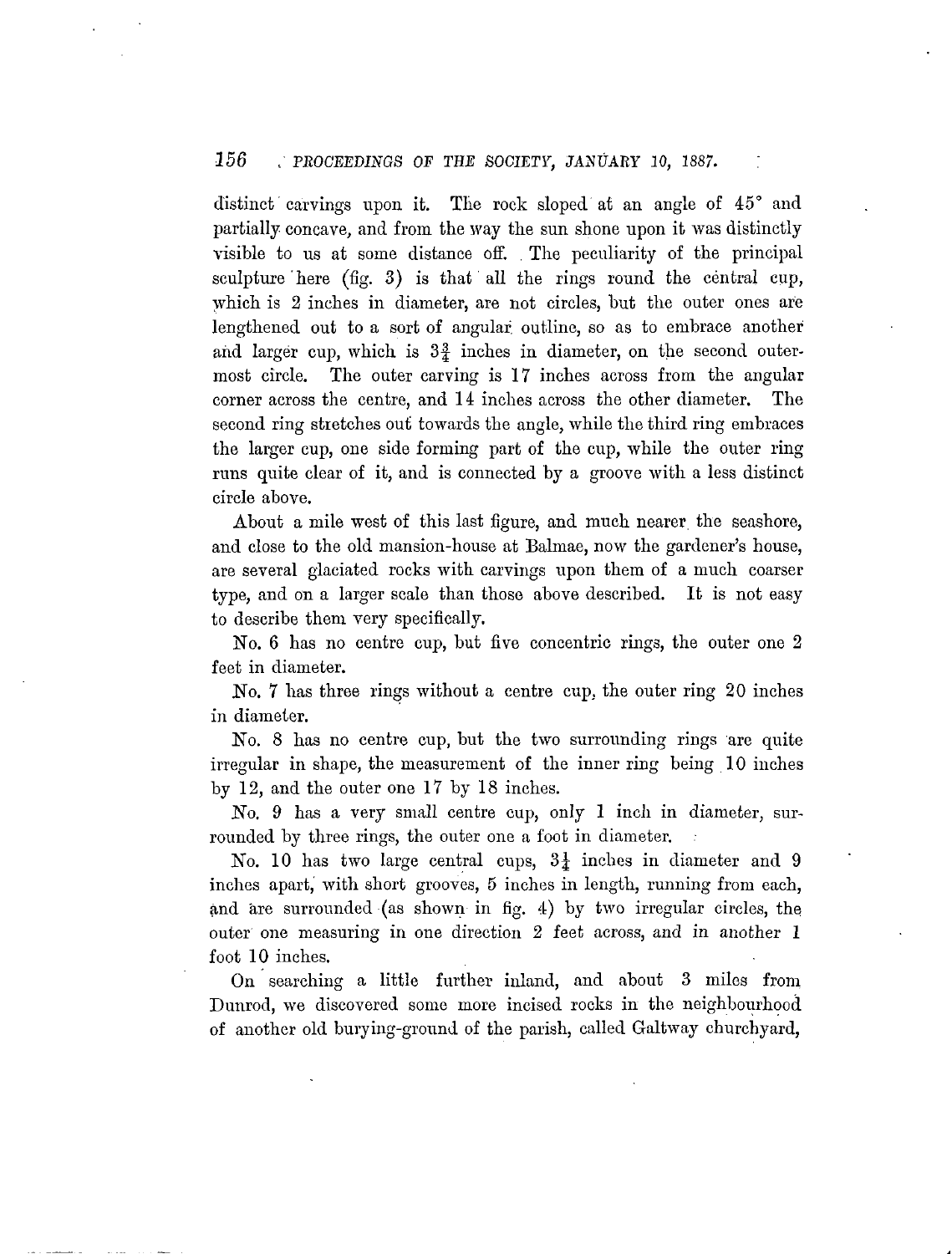but mentioned in the same deed by Fergus as the church of Galtweid. . .

No. 11. To the south, and near the cot house at the foot of Gilroonie Brae, we found cup and ring markings of the ordinary type close to a quarry which is being worked at present.

No. 12. To the north of the burying-ground, where tradition says there stood an old village, the foundations of which can still be traced, we found some very fine specimens of incised rocks, in which the sculpturings had this peculiarity that the rings are not completed, but only partially, with two grooves from the cup outwards.



Fig. 4. Eock Sculpture at Balmae, Kirkcudbrightshire.

No. 13. In the next field, and on the farm of High Banks, were found the most interesting group of such incised rocks that we have as yet seen. Mr Eigg, who has been tenant of this farm for many years, states that a great many of such markings were destroyed about fifty years ago, when the surrounding stone dykes were built from the quarry here ; and his remembrance is that when the field was ploughed long ago several other rock surfaces were to be seen similarly marked. The Lady Isabella Hope, of St Mary's Isle, who is proprietor of this farm, has kindly consented to allow this part of the field to be stripped of turf, and should many such carved surfaces be found, or markings of a different character to these above described be discovered, I will take notes of them for a future paper.

Meanwhile I may describe two specimens of those already found. The first consists of only a cup and one circle around it, but this has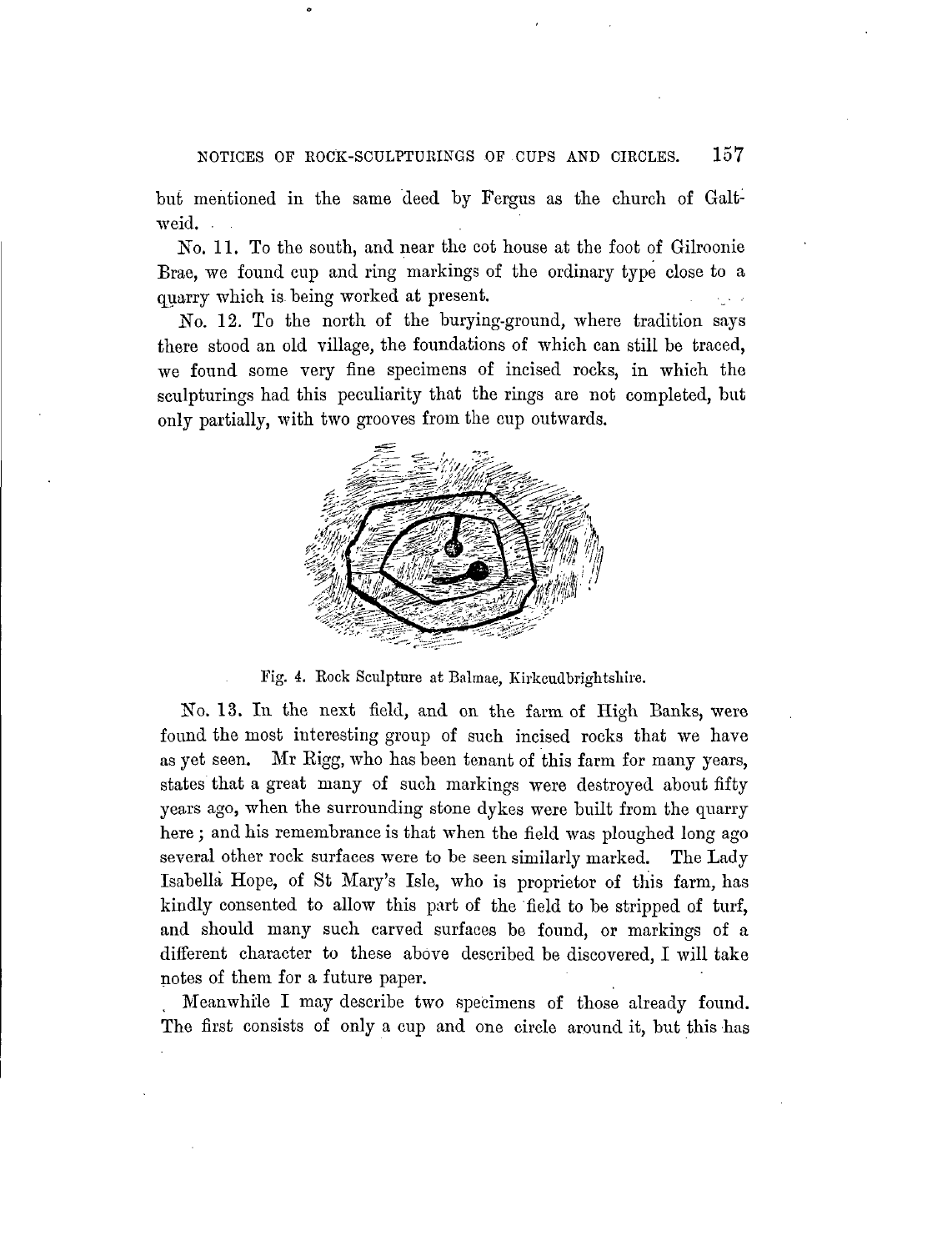## 158 PROCEEDINGS OF THE SOCIETY, JANUARY 10, 1887.

been so skilfully carved as to give a casual observer the impression that the whole figure stands up in relief above the surface of the rock.

The second group is on the west face of a rock 3 feet by  $2\frac{1}{2}$ , and has on this space 186 distinctly separate carvings. The chief figure is a cup surrounded by two concentric rings, and outside them two rings



Fig. 5.' Cup-marked Rock Surface, High Banks, Kirkcudbrightshire.

formed by separate cups. The strange peculiarity seems to be that all are in multiples of seven. The cup is  $3\frac{1}{2}$  inches in diameter, the first ring 7 inches in diameter, the second ring 10*\* inches in diameter; the first ring of cups, consisting of twenty-one cups, is 14 inches in diameter, and the second, consisting of thirty-five cups, is 21 inches in diameter. The cups forming these outer circles are generally each 2 inches in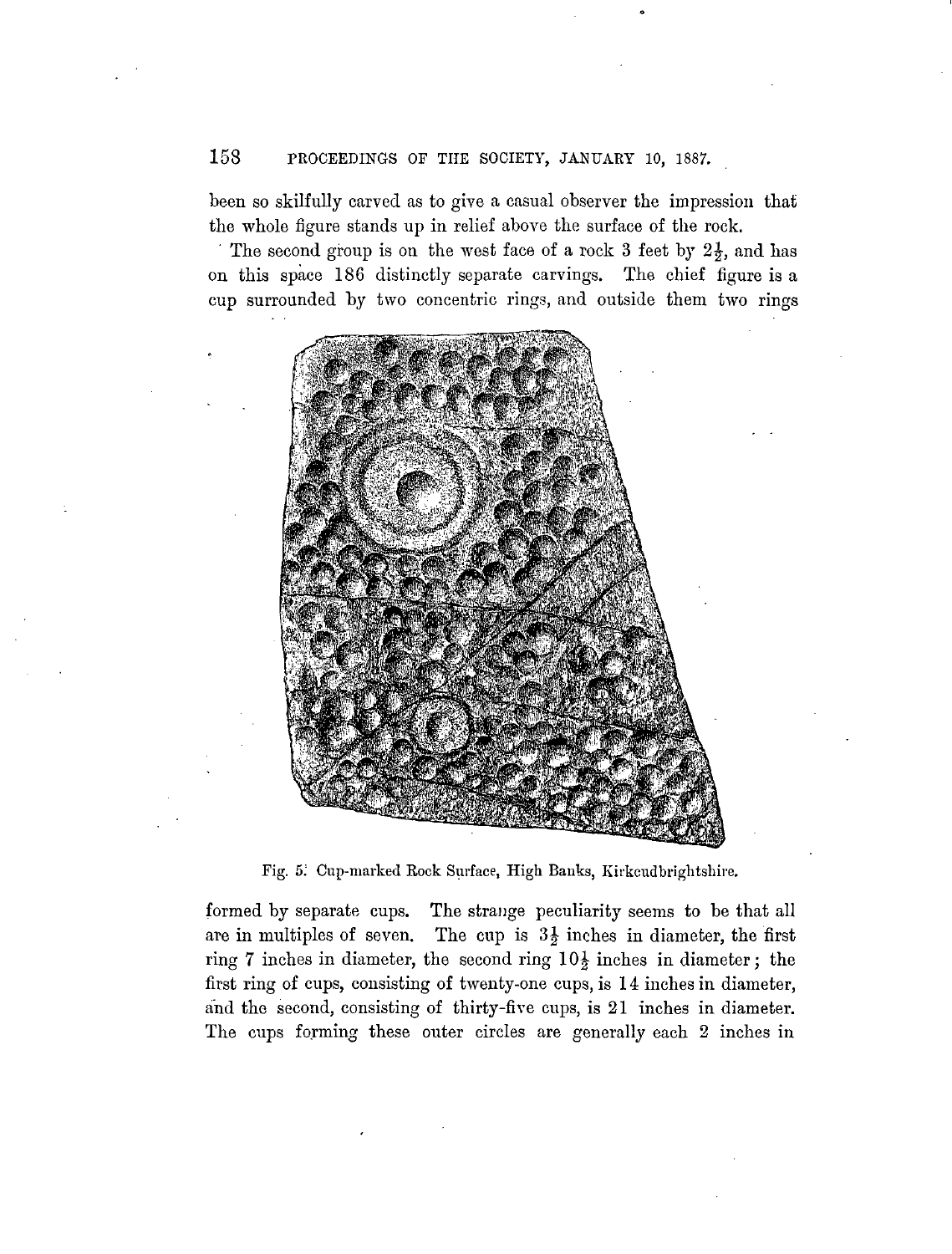### NOTICES OF ROCK-SCULPTURINGS OF CUPS AND CIRCLES. 159

diameter. To the left or north of this figure, and on the same slab of rock, are about 100 small cups carved without any apparent system, but amongst them can be distinguished circles of cups and rings as on the accompanying woodcut (fig. 5) from a photograph of a cast taken of this very elaborate system of carvings.

None of the carvings on this rock are horizontal, but all slope at various angles.

*No. 1*4. About a mile to the east of this, on a farm called the Tongue of Bombie, are to be seen another group of such markings, where the figures are of a smaller type than any I have already described.

All the foregoing examples are found in the parish of Kirkcudbright. The neighbouring parishes have not as yet been carefully searched, but that such incised rocks exist in them also is shown by our finding at Castlecreavie, in Berwick parish, close to a quarry that *is* at present being worked, a cup with four concentric rings around it, the outer one a foot in diameter, with a second cup, larger than the centre one, between the second and fourth rings, and two simple cups outside.

In the adjoining parish of Borgue we also found some traces of cup and ring markings near the mansion of Senwick, not far from the cave described in Vol. X. of the *Proceedings.* The best defined of these, was in a field called Cleagh, on a glaciated rock measuring 5 feet by 2, lying east and west, and sloping at a slight angle towards the south. On it were three very distinctly carved circles. The first figure to the Un it were three very distinctly carved circles. The first figure to the left was a cup 3 inches deep, surrounded by four circles, the outer one 9 inches in diameter; the second a cup  $1\frac{1}{2}$  inches in diameter, sur-9 inches in diameter; the second a cup  $1\frac{1}{2}$  inches in diameter, sur-<br>rounded by five rings, the outer one of which is  $9\frac{1}{2}$  inches in diameter; and the third a cup  $1\frac{3}{4}$  inches in depth, surrounded by six rings, the outer one of which is  $11\frac{1}{2}$  inches in diameter, with two grooves cut from the centre intersecting the five inner rings. Besides these circles, there is an oblong figure sunk 3 inches in the rock, and 3 inches in width by  $4\frac{1}{8}$  inches in length, surrounded by an oblong incision  $4\frac{1}{2}$ inches in width by 7 inches long. Besides these carvings there is an indistinct cup, and another apparently oblong or oval-shaped indefinite figure  $3\frac{1}{2}$  inches long by 2 inches wide.

Such is an account of several of the incised rocks found recently in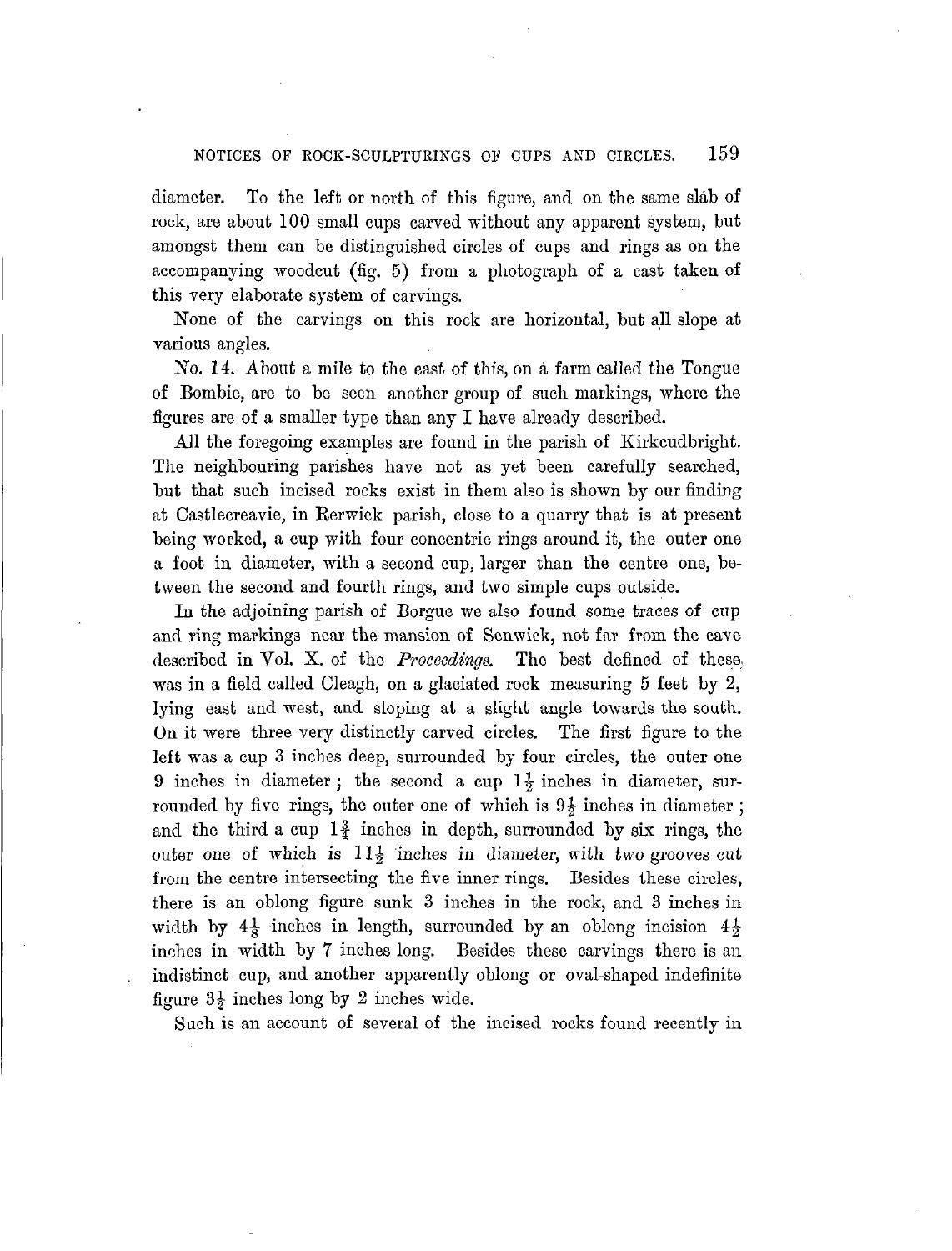# 160 : PROCEEDINGS OF THE SOCIETY, JANUARY 10, 1887.

the immediate neighbourhood of Kirkcudbright. The only conclusion I can safely come to regarding these mysterious symbols is that they are all carved upon the comparatively softer sedimentary rocks and never on the harder igneous rocks of which many glaciated surfaces are to be found in close proximity to' the former, and apparently equally well fitted for the purpose, unless it is that they may be more liable to crumble under atmospheric influences. It appears to me also that the' cup and ring carvings are not to be found very far from the seashore, while the simple cups are found inland.

## • - ' . MONDAY, *14th February* 1887.

### • GlLBEBT GOITDIE, Esq., Treasurer, in the Chair.

A Ballot having been taken, the following Gentlemen were duly elected Fellows:—

JOHN W. COATES, 4 Hubert Road, London.

ANDREW GREIG, O.E., Belle Vue, Tayport.

H. E. HUNT, C.E., London.

EICHARD ALFRED PARNELL, 248 Clapham Road, London.

Rev. WILLIAM STEVENSON, M.A., Minister of the Middle Kirk, Perth. GEORGE WILLIAMSON, Solicitor, Greenock.

The following Donations to the Museum and Library were laid on the table, and thanks voted to the Donors :-

(1) By Mr JAMES TOD, Glenkill, Arran, through W. IVISON MAC-ADAM, F.S.A. Scot.

Urn of "Food Vessel" form, 6 inches in height and  $6\frac{1}{2}$  inches in diameter at the mouth, widening to about  $7\frac{3}{4}$  inches in greatest diameter at 2 inches underneath the brim, and tapering thence to a base of 3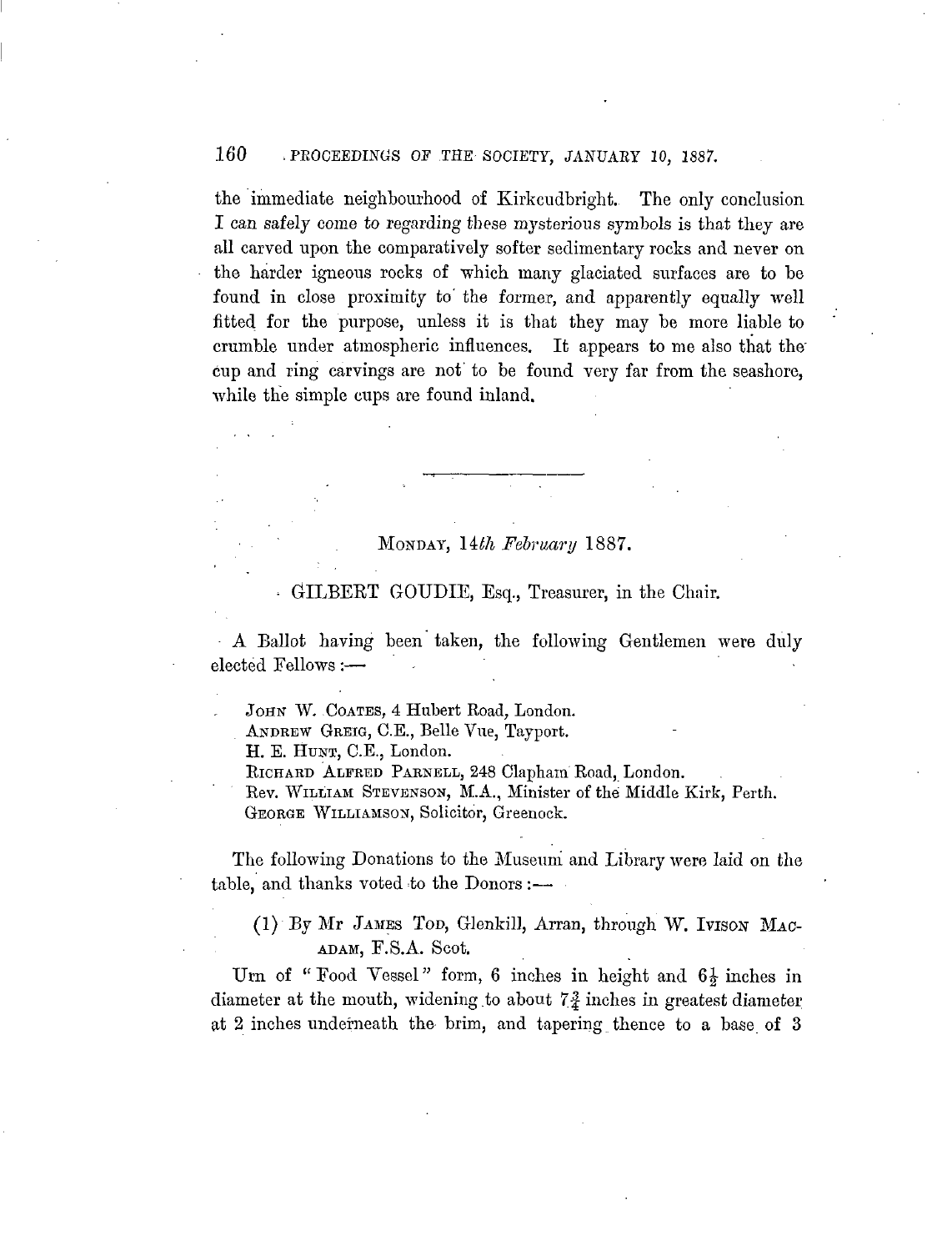### DONATIONS TO THE MUSEUM. 161

inches diameter. Bound the widest part there is a kind of hollow moulding, and across it are placed a series of small loops, six in number, at intervals of about  $3\frac{3}{4}$  inches apart. The whole exterior surface is covered with an impressed decoration of chevrony markings, made apparently with a comb in some parts, and in others with a straightedged implement. The hollow moulding surrounding the widest part of the urn is ornamented on the upper and lower edges with rows of triangular impressions, and the bevelled inside of the lip is covered with markings as of the teeth of a comb. A double row of triangular impressions also appears on the bottom of the urn surrounding the circular margin. This last is a very peculiar feature, ornamentation being very



Fig. 1. Urn found at Glenkill, Arran (6 inches in height).

rarely extended to the bottoms of urns, and where it is so being chiefly confined to urns of this form. The urn was found in a cist with an unburnt interment, at Shisken, Glenkill, Arran.

# (2) By CHARLES BLACK, Crook of Devon, through DAVID CURROR, s.s.c.

Beggar's Badge in lead, of the united parishes of Fossoway and Tullibole, being a leaden disc  $1\frac{3}{4}$  inches diameter, with a loop for suspension, and bearing in the centre a double-headed eagle in relief, with an Agnus **VOL. XXI. L**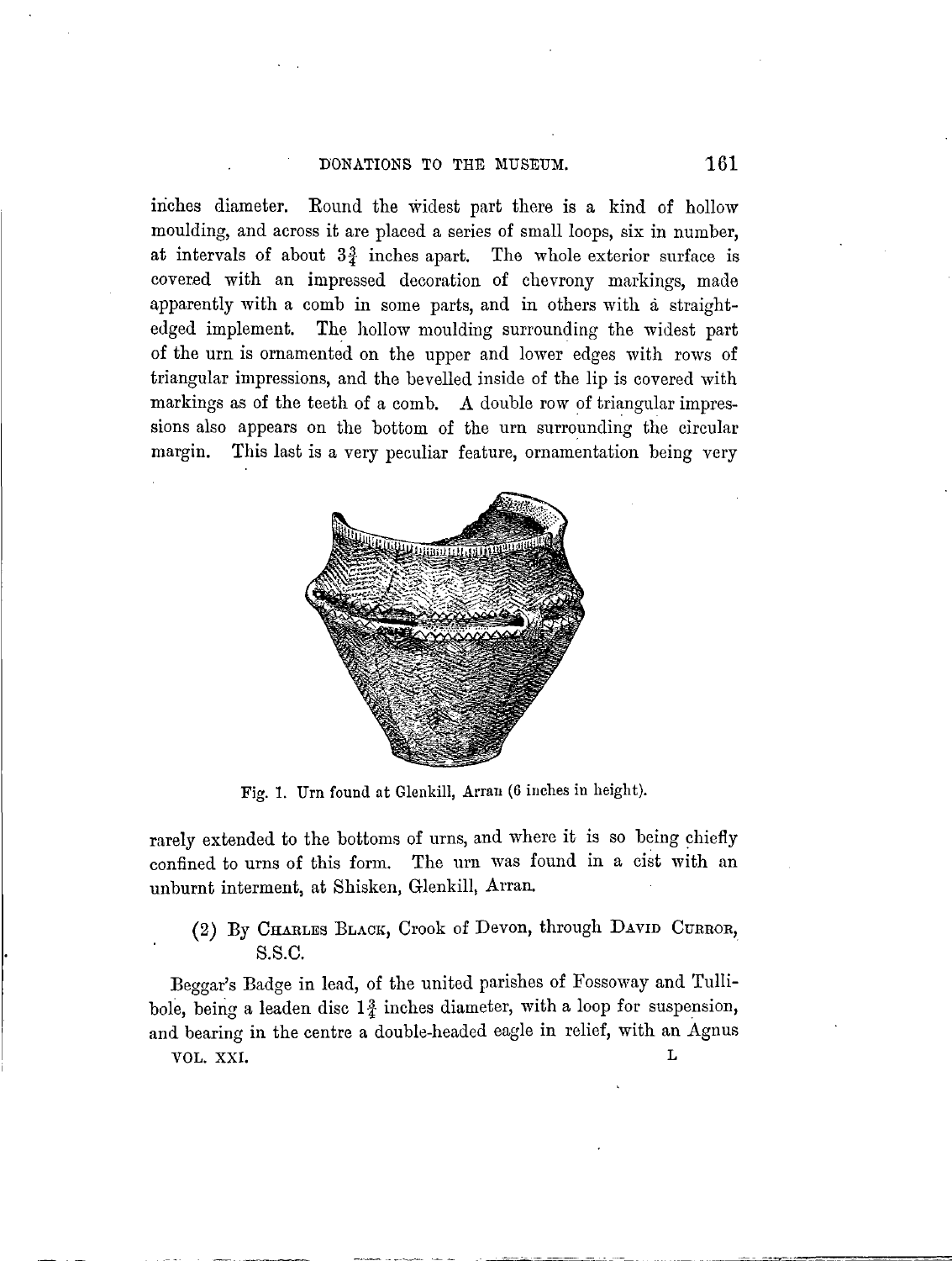## 162 PROCEEDINGS OF THE SOCIETY, FEBRUARY 14, 1887.

Dei on its breast, and round the margin FOSSWAY TULIBOLE. (See the subsequent Communication by Mr Balfour Paul.)

Communion Tokens of the parishes of Muckhart, and Fossoway and Tullibole.

Small Cross of very thin silver, found in an Indian grave in Michigan.

(3) By Kev. *W.* MASON INGLIS, M.A., Minister of Auchterhouse. : Pair of Snuffers, found in Wallace Tower, Auchterhouse.

(4) By EVAN MACINTOSH, Innkeeper, Roy Bridge, Inverness-shire, through ALEXANDER HUTCHESON, F.S.A. Scot.

Upper Stone of a Quern of mica schist (fig. 2), 16 inches in diameter, the central hole being 4 inches in diameter, and the upper surface



Fig. 2. Quern of Mica Schist, from Roy Bridge, Inverness-shire (16 inches'in diameter).

ornamented with a tribrach surrounding the centre, and a handle hole in each arm of the tribrach. This form of ornament occurs on the upper surface of the upper stone of two other querns in the Museum. It is not at all common.

(5) By Mrs WHYTOCK, Gullane, through J. S. GIBB, F.S.A. Scot. Stone Axe of greenstone,  $3\frac{3}{4}$  inches in length by  $2\frac{3}{4}$  inches in breadth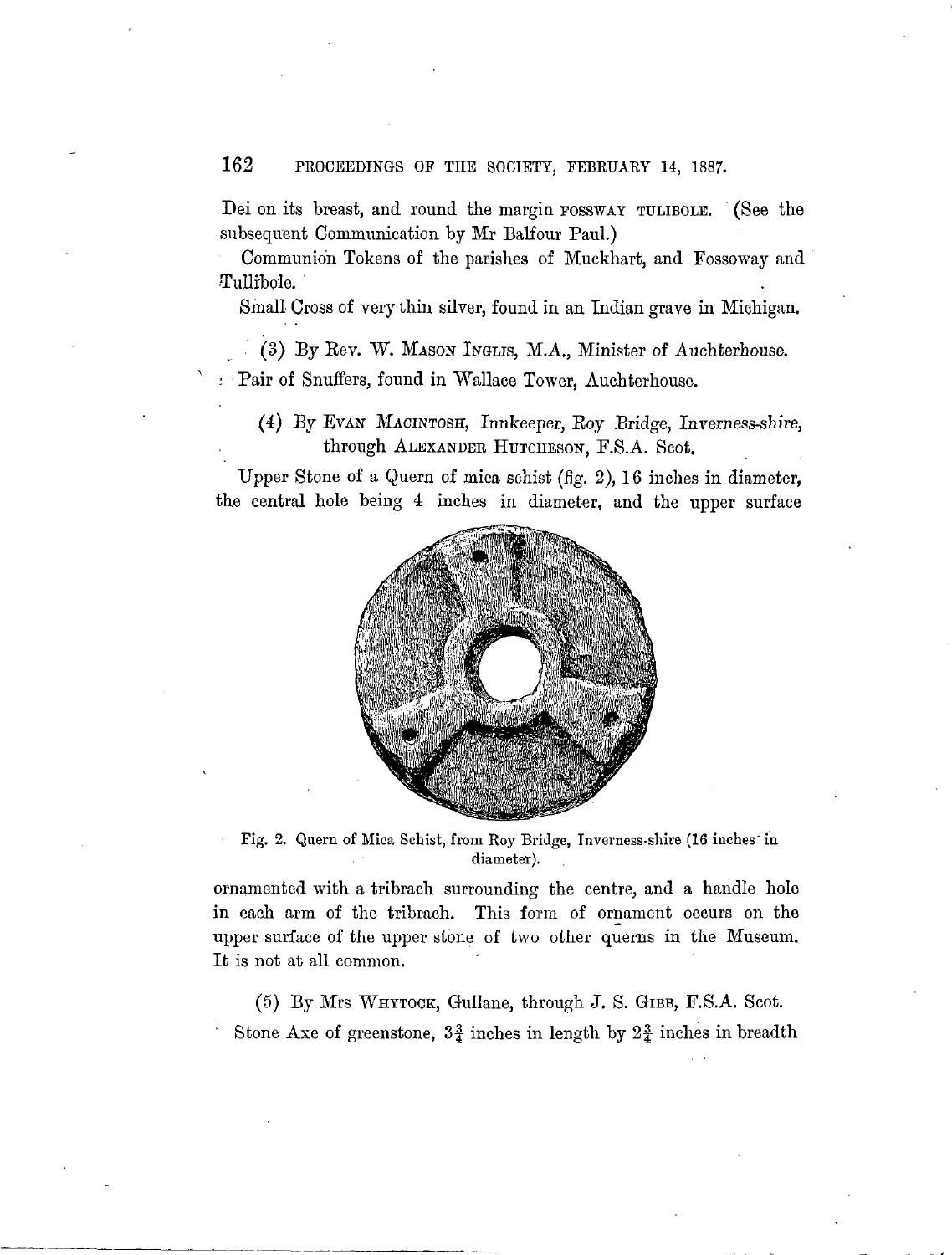across the cutting face, with flattened sides, and tapering to a bluntly rounded butt, found in a sandbank at Gullane Point in 1880.

(6) By Messrs WHYTTOCK, REID, & Co., George Street.

Wooden Figure habited in the dress of seventeenth century, 4 feet 3 inches in height. Its history is unknown.

(7) By P. R. HADDOW, 97 Marchmont Road, through J. R. TOD, 13 Gillespie Crescent.

Old Goggle Case of wood, from the neighbourhood of Biggar.

(8) By JOHN H. DIXON, F.S.A. Scot., the Author.

Gairloch, in N.W. Ross-shire; its Records, Traditions, Inhabitants, and Natural History. "With a Guide to Gairloch and Loch Maree, and a Map and Illustrations. 8vo. 1887.

(9) By Rev. CHAS. ROGEES, D.D., LL.D., F.S.A. Scot., the Author.

Social Life in Scotland, Vol. III. Printed for the Grampian Club. 8vo. 1886.

Four Perthshire Families : Roger, Playfair, Constable, and Haldane of Barmony. 8vo. 1886.

(10) By R. P. STUART, Pallanza, Lago Maggiore.

Funerali di Giacomo III. Re della Gran Brettagna, celebrati per ordine di nostro signore Papa Clem'ente XIII. 1'anno MDCCLXVI. In Roma per Gioacchino e Gianguiseppe Salvioni, stampatori Pontifici Vaticani. Folio, with folding plates.

(11) By the KEEPER OF THE RECORDS of SCOTLAND.

Exchequer Rolls of Scotland. Vol. IX. Edited by George Burnett, LL.D.

(12) By Col. T. P. WHITE, F.S.A. Scot., the Author.

The Ordnance Survey of the United Kingdom. 8vo. 1885.